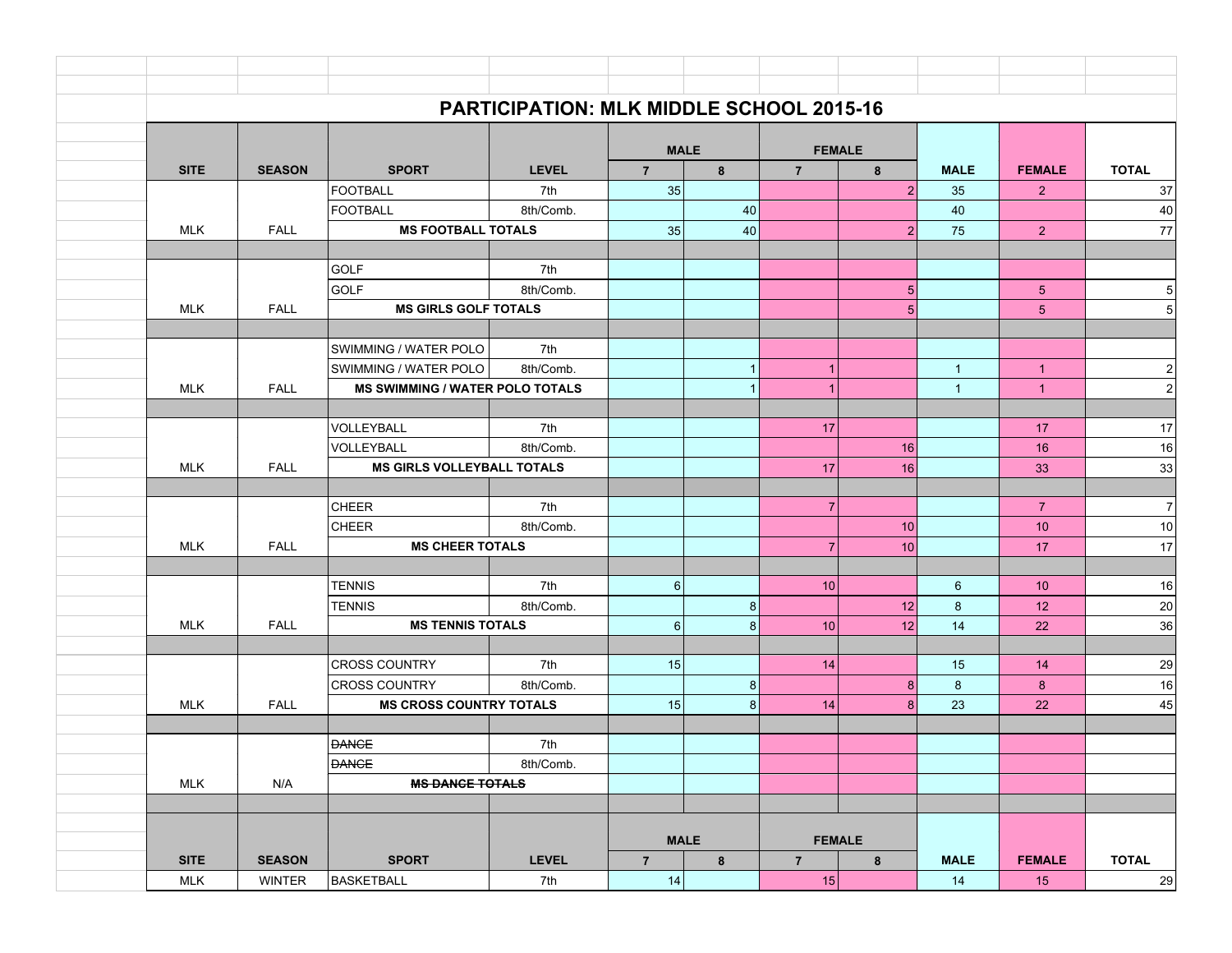|             |               | <b>BASKETBALL</b>                      | 8th/Comb.    |                 | 15               |                | 15             | 15          | 15             | 30           |
|-------------|---------------|----------------------------------------|--------------|-----------------|------------------|----------------|----------------|-------------|----------------|--------------|
|             |               | <b>MS BASKETBALL TOTALS</b>            |              | 14              | 15               | 15             | 15             | 29          | 30             | 59           |
|             |               |                                        |              |                 |                  |                |                |             |                |              |
|             |               | <b>WRESTLING</b>                       | 7th          |                 |                  |                |                |             |                |              |
|             |               | <b>WRESTLING</b>                       | 8th/Comb.    | 14              | 16               |                | $\overline{2}$ | 30          | 2 <sup>7</sup> | 32           |
| <b>MLK</b>  | <b>WINTER</b> | <b>MS WRESTLING TOTALS</b>             |              | 14              | 16               |                | 2              | 30          | 2 <sup>1</sup> | 32           |
|             |               |                                        |              |                 |                  |                |                |             |                |              |
|             |               | SOCCER                                 | 7th          | 18              |                  | 16             |                | 18          | 16             | 34           |
|             |               | SOCCER                                 | 8th/Comb.    |                 | 22               |                | 24             | 22          | 24             | 46           |
| <b>MLK</b>  | <b>WINTER</b> | <b>MS SOCCER TOTALS</b>                |              | 18              | 22               | 16             | 24             | 40          | 40             | 80           |
|             |               |                                        |              |                 |                  |                |                |             |                |              |
|             |               | <b>GYMNASTICS</b>                      | 7th          |                 |                  |                |                |             |                |              |
|             |               | <b>GYMNASTICS</b>                      | 8th/Comb.    |                 |                  | 6              | 8              |             | 14             | 14           |
| <b>MLK</b>  | <b>WINTER</b> | <b>MS GYMNASTICS TOTALS</b>            |              |                 |                  |                |                |             |                |              |
|             |               |                                        |              |                 |                  |                |                |             |                |              |
|             |               |                                        |              |                 |                  |                |                |             |                |              |
|             |               |                                        |              | <b>MALE</b>     |                  |                | <b>FEMALE</b>  |             |                |              |
| <b>SITE</b> | <b>SEASON</b> | <b>SPORT</b>                           | <b>LEVEL</b> | $7\overline{ }$ | 8                | $\overline{7}$ | 8              | <b>MALE</b> | <b>FEMALE</b>  | <b>TOTAL</b> |
|             |               | SWIMMING                               | 7th          |                 |                  |                |                |             |                |              |
|             |               | <b>SWIMMING</b>                        | 8th/Comb.    | 2 <sup>1</sup>  | 4                | $\mathbf{3}$   | $5\vert$       |             |                |              |
| <b>MLK</b>  | <b>SPRING</b> | <b>MS SWIMMING &amp; DIVING TOTALS</b> |              |                 |                  |                |                |             |                |              |
|             |               |                                        |              |                 |                  |                |                |             |                |              |
|             |               | <b>BASEBALL</b>                        | 7TH          | 13              | 16               |                |                |             |                |              |
|             |               | <b>BASEBALL</b>                        | 8TH/Comb.    |                 |                  |                |                |             |                |              |
| <b>MLK</b>  | <b>SPRING</b> | <b>MS BASEBALL TOTALS</b>              |              |                 |                  |                |                |             |                |              |
|             |               |                                        |              |                 |                  |                |                |             |                |              |
|             |               | <b>SOFTBALL</b>                        | 7TH          |                 |                  | 12             | 16             |             |                |              |
|             |               | <b>SOFTBALL</b>                        | 8TH/Comb.    |                 |                  |                |                |             |                |              |
| <b>MLK</b>  | <b>SPRING</b> | <b>MS SOFTBALL TOTALS</b>              |              |                 |                  |                |                |             |                |              |
|             |               |                                        |              |                 |                  |                |                |             |                |              |
|             |               | <b>TRACK &amp; FIELD</b>               | 7th          |                 |                  |                |                |             |                |              |
|             |               | <b>TRACK &amp; FIELD</b>               | 8th/Comb.    | 15              | 18               | 18             | 20             |             |                |              |
| <b>MLK</b>  | <b>SPRING</b> | <b>MS TRACK &amp; FIELD TOTALS</b>     |              |                 |                  |                |                |             |                |              |
|             |               |                                        |              |                 |                  |                |                |             |                |              |
|             |               | VOLLEYBALL                             | 7th          | 15              | 16               |                |                |             |                |              |
|             |               | VOLLEYBALL                             | 8th/Comb.    |                 |                  |                |                |             |                |              |
| <b>MLK</b>  | <b>SPRING</b> | <b>MS BOYS VOLLEYBALL TOTALS</b>       |              |                 |                  |                |                |             |                |              |
|             |               |                                        |              |                 |                  |                |                |             |                |              |
|             |               | GOLF                                   | 7th          |                 |                  |                |                |             |                |              |
|             |               | <b>GOLF</b>                            | 8th/Comb.    | 3               | $\left  \right $ |                |                |             |                |              |
| <b>MLK</b>  | <b>SPRING</b> | <b>MS BOYS GOLF TOTALS</b>             |              |                 |                  |                |                |             |                |              |
|             |               |                                        |              |                 |                  |                |                |             |                |              |